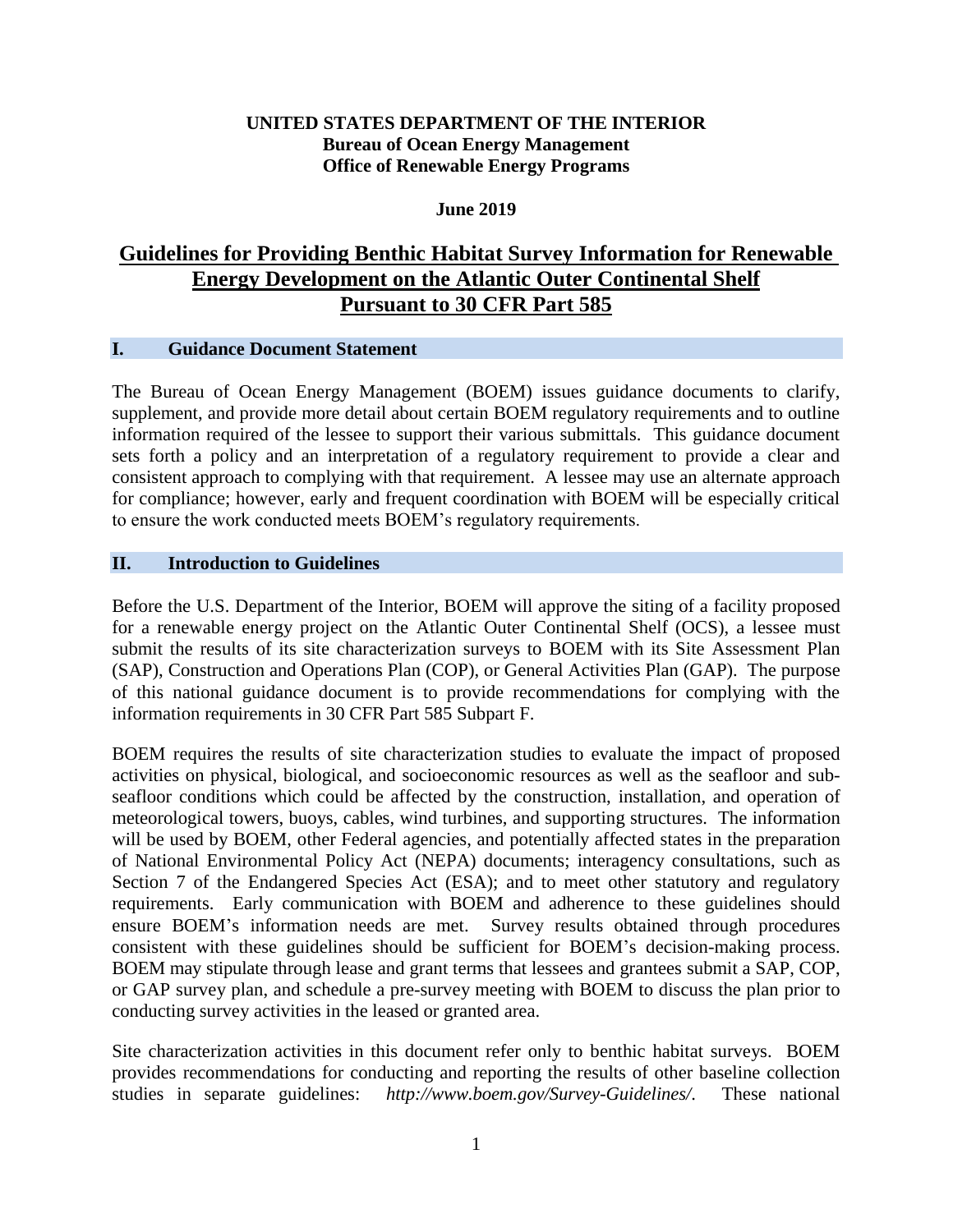guidelines may be updated periodically, as new information or methodologies become available. This version supersedes previous versions.

The overall purpose of the required information is to characterize benthic habitat within the survey area possibly affected by the proposed operations. The benthic habitat survey plan should aim to:

- Identify and confirm dominant macrofaunal and macrofloral communities and substrate present where development is proposed;
- Establish a pre-construction baseline that may be used to assess whether detectable changes occurred in post-construction benthic habitat associated with proposed operations;
- Collect additional information aimed at reducing uncertainty associated with baseline estimates and/or to inform the interpretation of survey results; and
- Develop an approach to quantify any substantial changes in the benthic community composition associated with proposed operations.

For all projects, lessees should also describe the measures to be taken to minimize or eliminate potential impacts to benthic resources in their COP, SAP, or GAP. In addition, for projects involving the installation of wind energy turbines on the Atlantic OCS, the lessee should prepare a benthic habitat survey plan that describes its methods for collecting sufficient information on the biology and seafloor morphology of the survey area to allow BOEM and other agencies with jurisdiction to make well-founded decisions in context with the regional biology and physical habitat.

### **III. Authority and Regulations**

BOEM has statutory obligations under the Outer Continental Shelf Lands Act (43 USC §1337(p)) to protect the environment and conserve natural resources of the OCS. Additionally, BOEM has statutory obligations under NEPA, ESA, and the Magnuson-Stevens Fishery Conservation and Management Act. Under BOEM's regulations, a plan (SAP, COP, or GAP) must describe biological, social, and economic resource information potentially affected by activities proposed in the SAP, COP, or GAP (see SAP –  $30$  CFR 585.610(b)(5), 585.611(a),(b)(3), (5) and (7); COP – 30 CFR 585.626(a)(3), 585.627(a)(3), (5), and (7); and GAP – 30 CFR 585.645(a)(5), 585.646(c), (e) and (g)).

To evaluate impacts to biological, social, and economic resources, BOEM, and its Federal consulting partners, Fish and Wildlife Service (USFWS) and National Marine Fisheries Service (NMFS), under the aforementioned statutes require sufficient baseline information on the potentially affected area. These guidelines are meant to clarify and provide a general understanding of the information which BOEM, in consultation with USFWS and NMFS, requires to adequately address impacts of offshore renewable energy projects on biological, social, and economic resources. BOEM will review the submitted SAP, COP, or GAP and associated information to determine if it contains necessary information to conduct BOEM's technical and environmental reviews. Upon completion of BOEM's technical and environmental reviews, BOEM may approve, approve with modifications, or disapprove.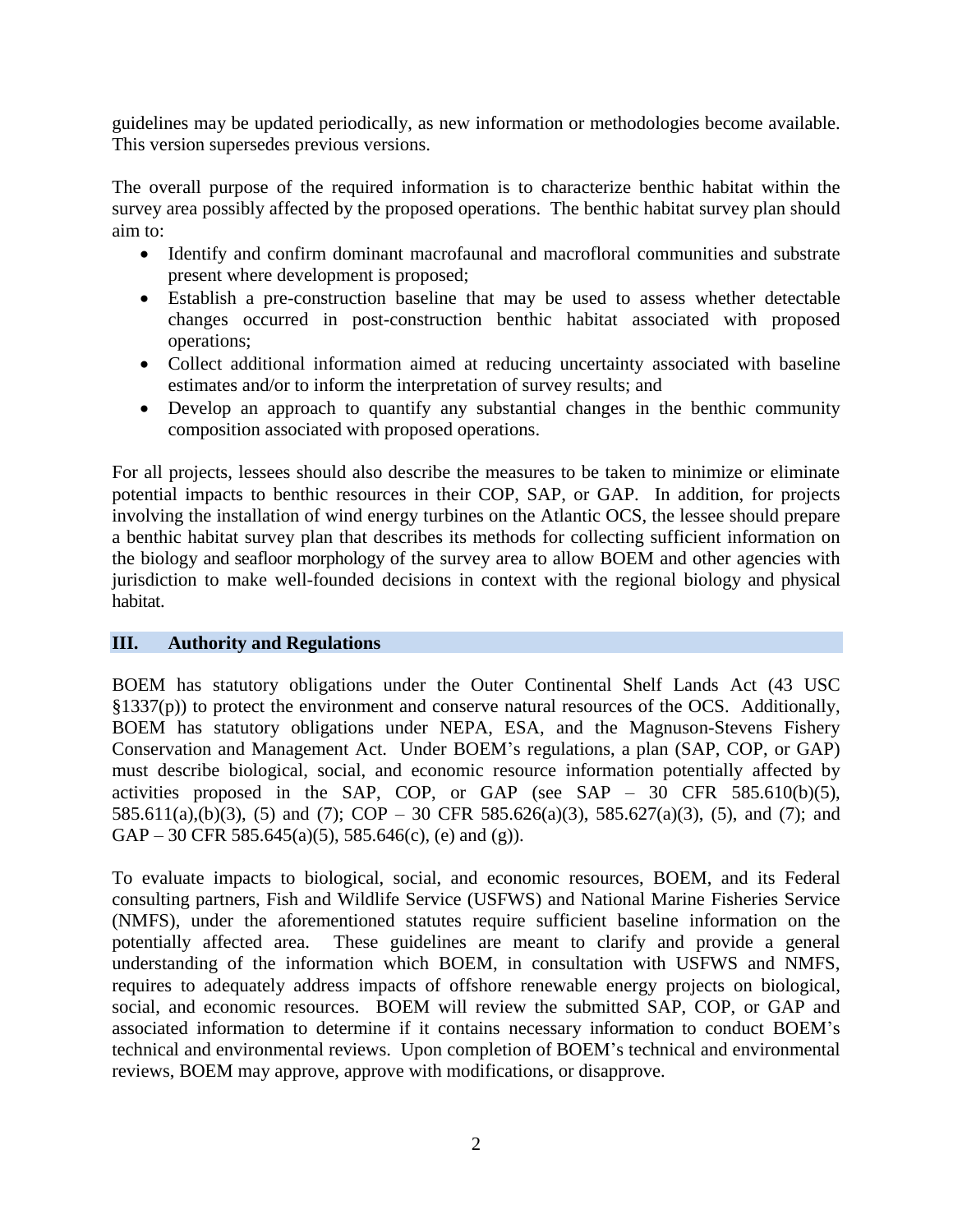Elements of these guidelines may be required as terms and conditions of a specific lease or grant. A lease or grant may also have different requirements from those discussed in these guidelines. Lessees or grantees should be aware that if these guidelines conflict with conditions in a lease or grant, the lessee or grantee must comply with the terms of their lease or grant.

## **IV. Early Coordination with BOEM**

BOEM recommends meeting early in the process, ideally three years before COP submission, to discuss BOEM's potential information needs. Early coordination allows for BOEM and the lessee to discuss common goals and expectations prior to mobilization of a benthic habitat survey. BOEM firmly believes maintaining an early and open dialogue with the lessee is critical to timely, comprehensive execution of a benthic habitat survey. Engaging in discussions with other agencies (e.g., USFWS, NMFS, and National Park Service (NPS)) and concerned parties as early as possible will also help resolve any issues that may arise. The lessee is advised to resolve any technical issues that may be in dispute with other agencies prior to submitting their final plans to BOEM. BOEM may determine that it is prudent for a developer to resurvey some or all of the lease area in the event survey results are insufficient.

BOEM strongly recommends a pre-survey meeting. This meeting may include, but is not limited to, discussions regarding:

- applicability of existing data;
- survey logistics (proposed survey area, dates, times, survey period length, weather limitations, etc.);
- field techniques and equipment to be utilized/specifications of data acquisition systems;
- data to be acquired;
- data processing and analysis; and
- data and information to be submitted.

### **V. Survey Methodology**

A benthic habitat survey plan that satisfies all parties' needs is an important first step towards a successful biological survey. In developing a benthic habitat survey plan, a review of previous investigations, such as other physical and biological survey efforts of the area, can be helpful to a lessee in selecting equipment, and in choosing the sampling and analytic approaches.

The applicant should employ the appropriate equipment and analytical techniques for all surveys. BOEM encourages the lessee to review the Developing Environmental Protocols and Modeling Tools to Support Renewable Energy and Stewardship (McCann, 2012) to assist in determining the most appropriate protocols for the proposed project:

*http://www.data.boem.gov/PI/PDFImages/ESPIS/5/5208.pdf* (see Appendix A for other sources of information on the Atlantic OCS). Applicants are encouraged to collaborate with other developers, research institutions, and state and Federal natural resource agencies to accomplish their site characterization objectives for SAP, COP, or GAP submittal to BOEM.

The amount of new information collected should match the scale and/or complexity of the proposed project and should address any key scientific questions. For example, a commercial-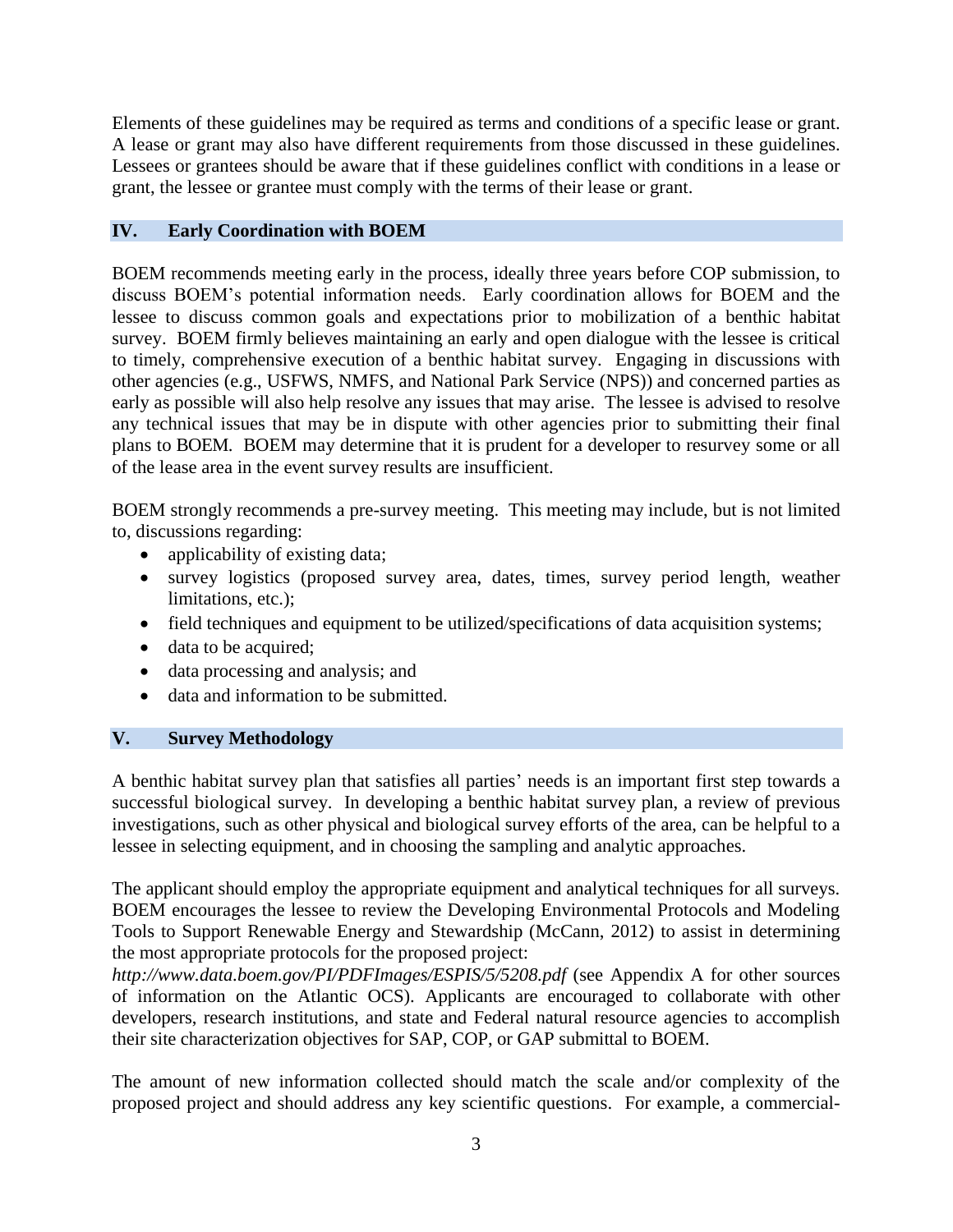scale wind energy project may need additional site-specific survey work prior to the submittal of a construction plan. In contrast, a project to install a meteorological tower or meteorological buoy would most likely need very limited survey work as the impact to benthic resources may be restricted to a very small area. Due to the small footprint of a standard floating light detection and ranging buoy, survey information would only be needed to confirm benthic resources impacted by the installation of the mooring system.

Developers are encouraged to use existing data where applicable to their proposed activities and associated areas of potential adverse effect to characterize the natural resources present. Potential adverse effects are generally defined as impacts from all phases of the proposed action that may reduce the quality and/or quantity of the benthic habitat, and the area of potential adverse effect is the geographic area or areas within which such activity may cause adverse changes in the character or use of any natural resources present. Areas of potential adverse effect may include staging areas that are used in the course of construction, installation, and operation of a wind energy facility. In practice, the applicant should identify the reasonably foreseeable effects associated with their proposed activity and ensure that the habitats that could be affected are included in their surveys.

McCann (2012) identified the following major to moderate effects to benthic habitats resulting from offshore wind facility construction: scour and/or deposition of sediments; re-suspension of pollutants in sediments; increased turbidity and decreased water clarity due to sediment transport; chemical spills; disturbance from cable installation and cable sweep; changes to ocean currents or wave regimes; and changes in the characteristics of the benthic habitat in the footprint of the project. BOEM will consult with supporting agencies to evaluate existing data and determine if any data gaps exist. Furthermore, applicants are encouraged to collaborate with other developers, research institutions, and state and Federal natural resource agencies to accomplish their site characterization objectives for SAPs, COPs, and GAPs.

Benthic habitat surveys may be conducted simultaneously with other survey requirements. Areas of high variable relief (ridges, troughs, escarpments, etc.) identified through high resolution geophysical surveys of the action area should be validated via protocols outlined in Table 1. Geotechnical borings and/or cone penetrometer testing activity in support of engineering studies may further inform surficial sediment and biological information. Project-specific ocean monitoring equipment at the site or publically available information from regional ocean observation systems may provide relevant temperature and salinity data. Publically available commercial fishing data can further characterize existing site disturbances as well as characterize biological habitat information.

BOEM recommends applicants submit survey specifications with a SAP, COP, or GAP survey plan. BOEM will coordinate with appropriate natural resource agencies to ensure data and analyses adequately meet regulatory requirements. However, BOEM is not responsible for designing the survey. The survey specifications should state the issues to be investigated, hypotheses, assumptions, data collection techniques, standards, analytical and statistical techniques, and quality control.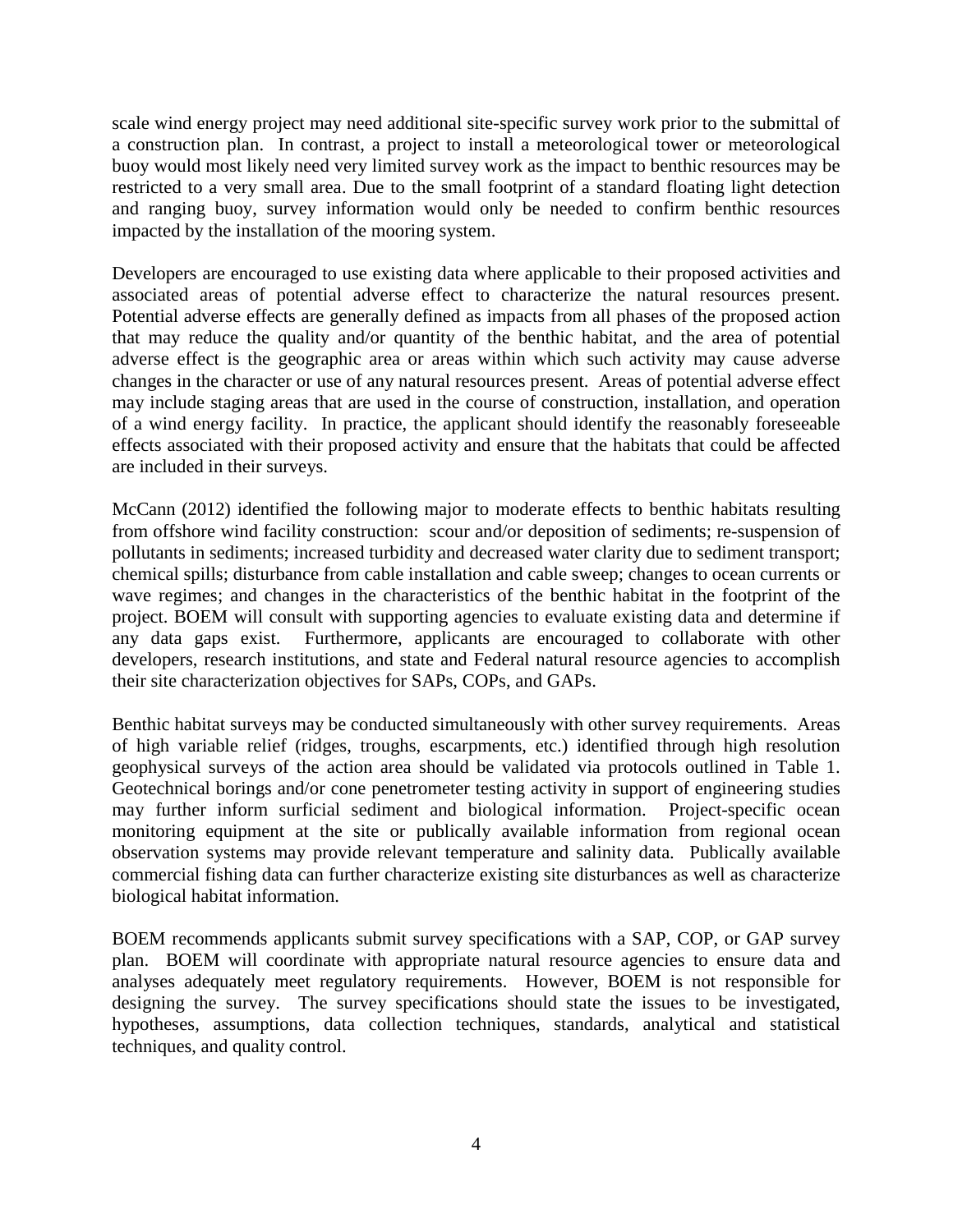# **Table 1. Pre-Construction Site Characterization: Benthic Community Composition Survey Protocol.**

| <b>Focus</b>                             | Pre-construction characterization and delineation of the abundance,<br>diversity, percent cover, and multivariate community composition<br>of the seafloor in the area of potential adverse effect.                                                                                                                                                                                                                                                                                            |  |
|------------------------------------------|------------------------------------------------------------------------------------------------------------------------------------------------------------------------------------------------------------------------------------------------------------------------------------------------------------------------------------------------------------------------------------------------------------------------------------------------------------------------------------------------|--|
|                                          | Physical sampling<br>Hamon grab (hard bottom),<br>• Van Veen grab (soft sediment), and/or<br>Benthic sled                                                                                                                                                                                                                                                                                                                                                                                      |  |
| <b>Methodology</b>                       | Benthic imagery (i.e., underwater video or still imagery (soft and<br>hard bottom) and/or sediment profile imaging (SPI)).                                                                                                                                                                                                                                                                                                                                                                     |  |
|                                          | BOEM recommends using the methods employed by the<br>Environmental Protection Agency's (USEPA) National Coastal<br>Condition Assessment (NCCA), such as the use of a 0.04 m <sup>2</sup> Ted<br>Young-modified Van Veen grab and 0.5 mm sieve, to facilitate<br>data comparison across regions.                                                                                                                                                                                                |  |
| <b>Timing</b>                            | Conduct 2 years of seasonal surveys (spring, summer, fall, winter).                                                                                                                                                                                                                                                                                                                                                                                                                            |  |
| <b>Scope/Scale</b>                       | Baseline survey should include an appropriate sample size from the<br>entire area of potential adverse effect, generally not less than one<br>sample per 1-2 km along a proposed line of potential adverse effect<br>or one sample per 1-2 km <sup>2</sup> within a proposed area of potential<br>adverse effect. Sampling should address seasonal and inter-annual<br>variability of anticipated benthic communities. Control sites for<br>post-construction monitoring should be identified. |  |
| <b>Technical</b><br><b>Requirements</b>  | Special attention should be given to the presence of sensitive<br>benthic habitats. These include areas where information suggests<br>the presence of exposed hard bottoms of high, moderate, or low<br>relief; hard bottoms covered by thin, ephemeral sand layers;<br>seagrass patches; or kelp and other algal beds, as well as the<br>presence of anthozoan species.                                                                                                                       |  |
| <b>Presentation of</b><br><b>Results</b> | Tabular and geospatial datasets.<br>Spatial should be submitted according to the Spatial Data<br>$\bullet$<br>Submission<br>Guidelines<br>found on BOEM's<br>Offshore<br>Renewable Energy Program website:<br>https://www.boem.gov/Survey-Guidelines/.<br>When relying on pre-existing data, provide justification for<br>how those data are appropriate for the project's area of<br>potential adverse effect.                                                                                |  |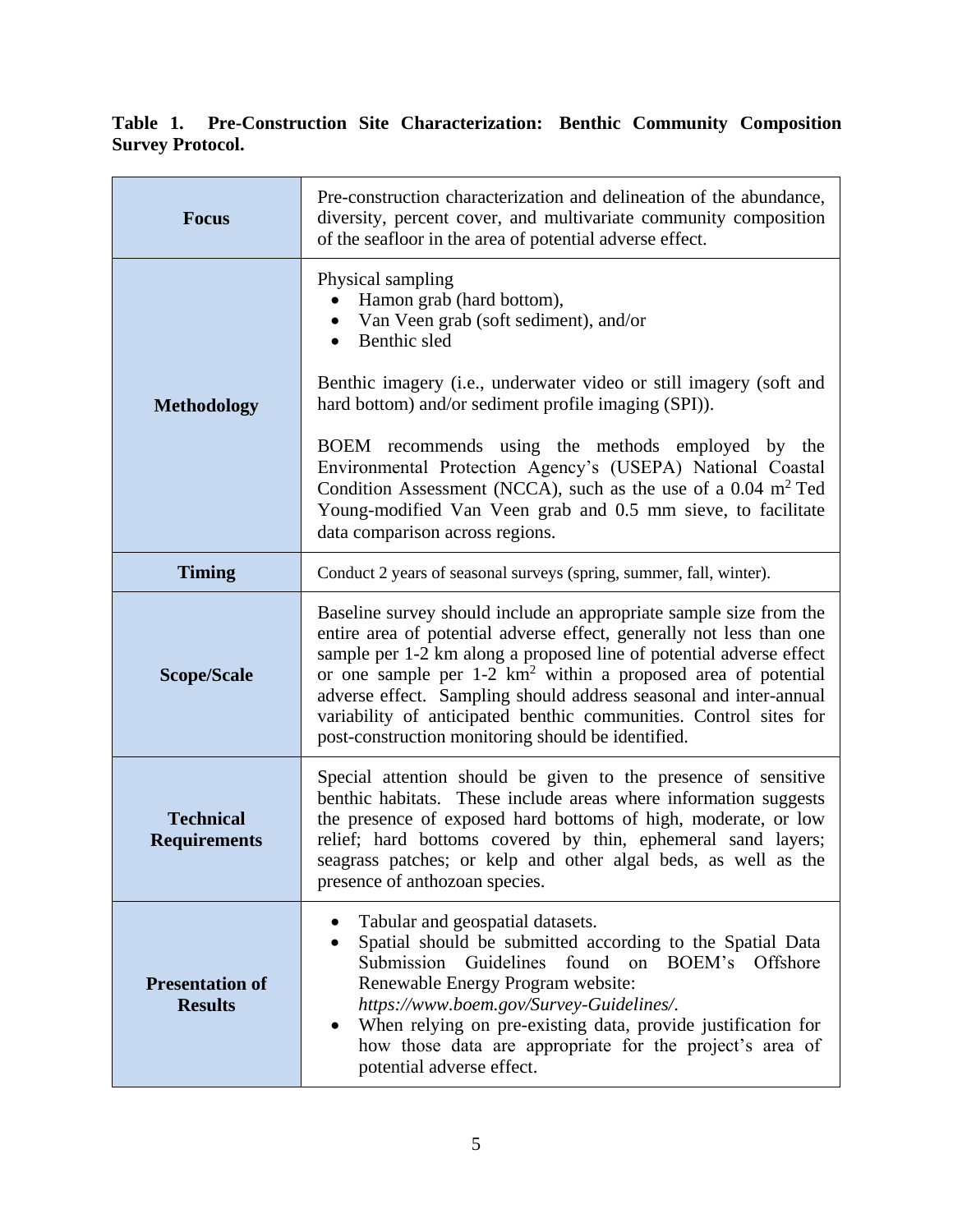## **Table 2. Pre-Construction Site Characterization: Sediment Scour and/or Deposition Survey Protocol.**

| <b>Focus</b>                             | Establish pre-construction baseline surficial<br>sediment<br>composition<br>throughout the project area in order to evaluate sediment scour and/or<br>deposition impacts, as well as potential for contaminant re-suspension and<br>exposure post construction and during operations.                                                                                                                                                                                                                                                                                                                                                                                                                                                                                                                                                                                                                                                                                                                   |  |
|------------------------------------------|---------------------------------------------------------------------------------------------------------------------------------------------------------------------------------------------------------------------------------------------------------------------------------------------------------------------------------------------------------------------------------------------------------------------------------------------------------------------------------------------------------------------------------------------------------------------------------------------------------------------------------------------------------------------------------------------------------------------------------------------------------------------------------------------------------------------------------------------------------------------------------------------------------------------------------------------------------------------------------------------------------|--|
| <b>Methodology</b>                       | Particle size analysis or sediment-profile imaging (SPI) and multibeam/<br>interferometric bathymetry (with backscatter data)                                                                                                                                                                                                                                                                                                                                                                                                                                                                                                                                                                                                                                                                                                                                                                                                                                                                           |  |
| <b>Timing</b>                            | Once, prior to submittal of SAP, GAP, or COP. Data should not be more<br>than 10 years old.                                                                                                                                                                                                                                                                                                                                                                                                                                                                                                                                                                                                                                                                                                                                                                                                                                                                                                             |  |
| <b>Scope/Scale</b>                       | Baseline survey should include entire area of potential adverse effect.<br>Control sites for post-construction monitoring should be identified. Remote<br>acoustic surveys should cover 100% of the area. Other sampling resolution<br>is site-dependent but generally not more than one sample per 1-2 km along a<br>proposed line of potential impact or one sample per $1-2 \text{ km}^2$ within a<br>proposed area of potential adverse effect.                                                                                                                                                                                                                                                                                                                                                                                                                                                                                                                                                     |  |
| <b>Technical</b><br><b>Requirements</b>  | Side scan sonar data should be of optimal quality resulting in the displays<br>automatically corrected for slant range, lay-back and vessel speed. Mosaic<br>the recorded data to provide a true plan view that provides 100 percent<br>coverage of the area of potential adverse effect. Tow the sonar instrument<br>above the seafloor at a distance that is 10 to 20 percent of the range of the<br>instrument.<br>Ensure line spacing and display range are appropriate for the water depth<br>and data obtained are of such quality as to permit detection and evaluation<br>of seafloor objects and features $0.5m - 1m$ in diameter within the survey<br>area. Calibrate the instrument to enhance echo returns from small nearby<br>objects and features without sacrificing the quality of echo returns from<br>more distant objects and features.<br>Completion of any necessary permit requirements (e.g. Marine Mammal<br>Protection Act if harassment of marine mammals may occur from the |  |
| <b>Presentation of</b><br><b>Results</b> | activity).<br>Tabular and geospatial datasets. Spatial data should be submitted according<br>to the Spatial Data Submission Guidelines found on BOEM's Offshore<br>Renewable Energy Program website at:<br>https://www.boem.gov/Survey-<br>Guidelines/.<br>When relying on pre-existing data, provide justification for how those data<br>are appropriate for the project's area of effect.                                                                                                                                                                                                                                                                                                                                                                                                                                                                                                                                                                                                             |  |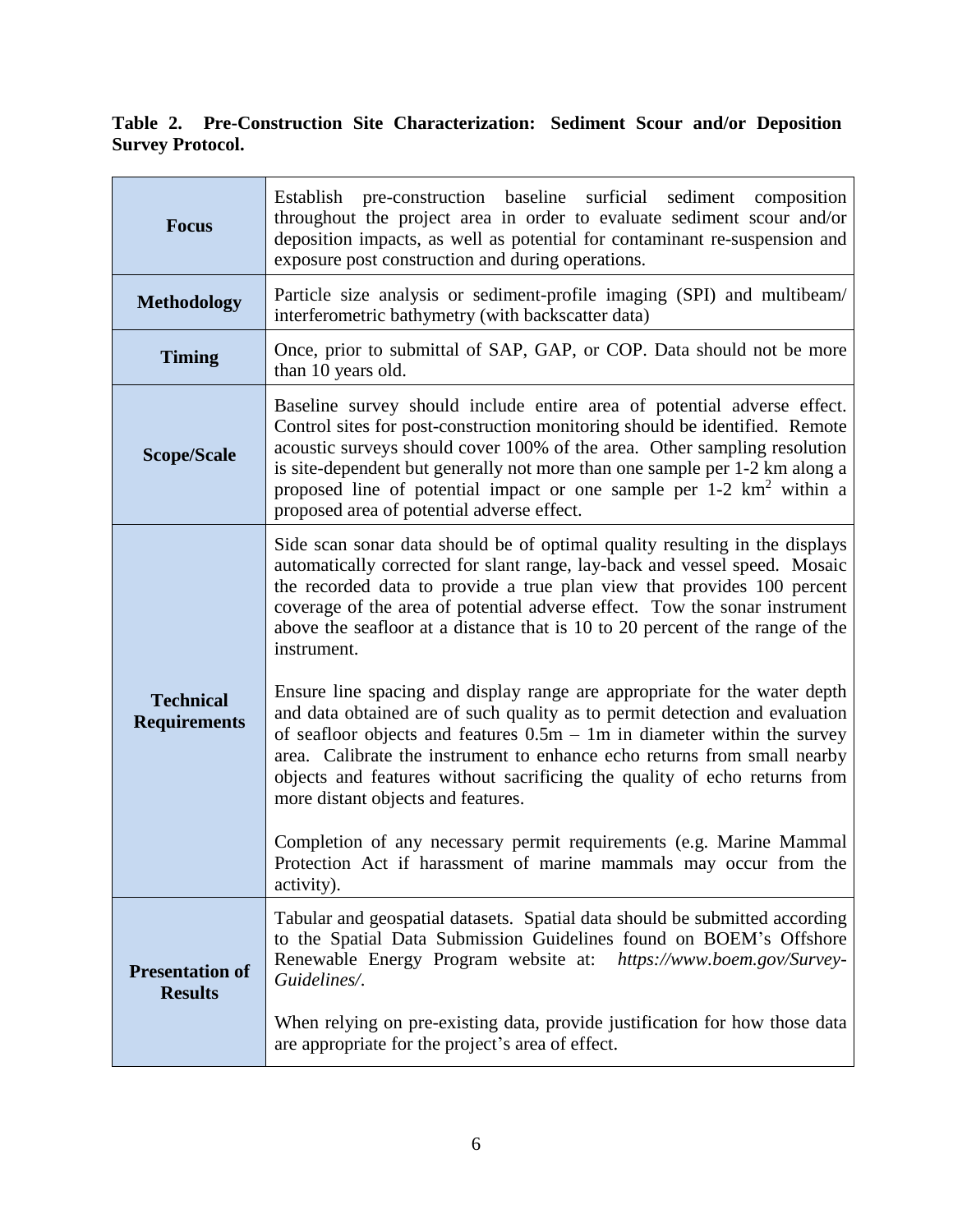### **VI. Survey Results and Supporting Data**

To ensure the accuracy and quality of survey results, the following data elements should be provided with the benthic habitat surveys. However, individual benthic survey plan elements should be discussed with BOEM on a case-by-case basis. Benthic habitat data should be classified according to the Coastal and Marine Ecological Classification Standard (CMECS) to the lowest taxonomic unit practicable.

- All data should be processed, validated and made available as needed. BOEM also encourages uploading survey data to National Oceanic and Atmospheric Administration (NOAA) National Oceanographic Data Center (NODC) for public availability and archiving.
- Identify and confirm which benthic species (flora and fauna) inhabit the proposed project development site. NMFS-designated essential fish habitat (EFH) for eggs, larvae, juveniles, adults, and spawning adults must be identified within the action area. The NMFS EFH mapper tool may be used for species identification and habitat characteristics at a particular location and to identify any NMFS-designated EFH Areas of Particular Concern: *http://www.habitat.noaa.gov/protection/efh/habitatmapper.html*
- Characterize benthic community composition. Characterization includes documentation of abundance, diversity, percent cover, and community structure. Details of this protocol are in Table 1. Examples include the following characterizations:
	- a. characterization and delineation of any submerged aquatic vegetation (seagrass or macro-algae) that occurs within the area of potential adverse effect;
	- b. characterization and delineation of any hard bottom gradients of low to high relief such as coral (heads/reefs), rock or clay outcroppings, or other shelter-forming features;
	- c. identification of communities of sessile and slow-moving marine invertebrates (clams, quahogs, mussels, polychaete worms, anemones, sponges, echinoderms) that may be within the area of potential adverse effect; and
	- d. characterization of seasonal and inter-annual variability of the benthic community.
- Characterize and delineate the surficial sediment layers in the area. This includes a particle size analysis, and classification according to the CMECS. Details of this protocol are in Table 2.
- Characterize the physical hydrodynamic properties of the surrounding water column (e.g., seasonal water-column salinities and temperatures, flow rates, turbidity, prevailing ocean circulation patterns).
- Characterize both manmade and natural physical bottom disturbance typical for the action area. For example, identify if the area is heavily fished by bottom-tending mobile fishing gear, or if it is a natural high-energy environment regularly impacted by storms and hurricanes, etc.
- Identify area(s) of similar physical and biological characteristics outside the action area which may be used as a baseline reference to monitor construction and operation effects of the proposed action to the benthic environment.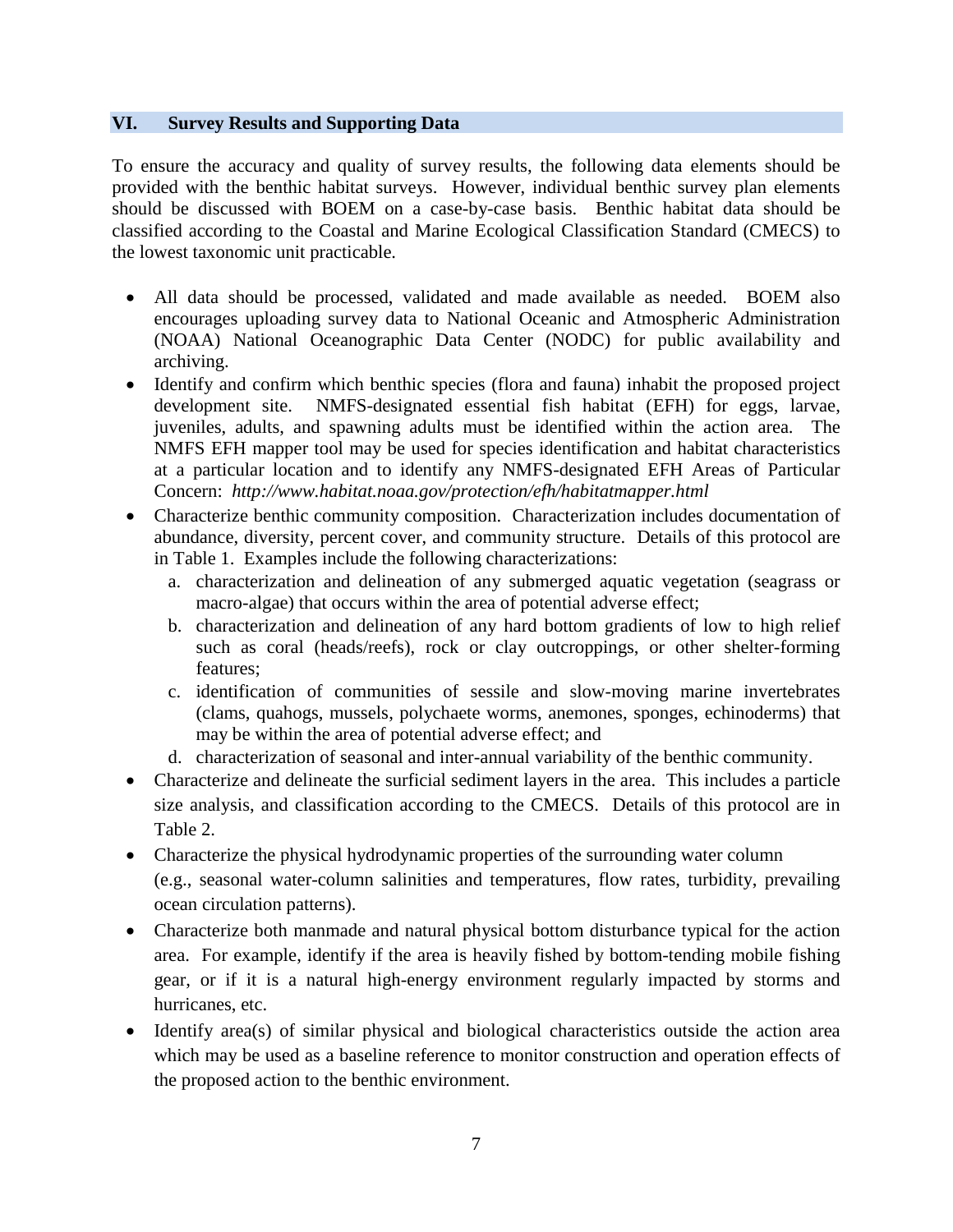### **VII. Paperwork Reduction Act Statement**

The information collection provisions of this document are intended to provide clarification, description, or interpretation of requirements contained in 30 CFR 585 Subpart F. The Office of Management and Budget (OMB) has approved the information collection requirements for these regulations and assigned OMB Control Number 1010-0176.

### **VIII. Contact Information**

For further information or inquiries regarding these guidelines please contact the Office of Renewable Energy Programs at (703) 787-1300 or *renewable\_reporting@boem.gov*.

#### **IX. References**

- Bundesamt fur Seeschifffarht und Hydrogeographie [BSH]. 2007. Standard Investigation of the Impacts of Offshore Wind Turbines on the Marine Environment (StUK). BSH-Nr. 7003, Bundesamt fur Seeschifffarht und Hydrogeographie, Hamburg and Rostock, Germany. Available online from: *http://www.bsh.de/de/Produkte/Buecher/Standard/index.jsp*
- McCann, J. et al. 2012. Developing Environmental Protocols and Modeling Tools to Support Ocean Renewable Energy and Stewardship. Created for the National Oceanographic Partnership Program (NOPP), Project # M10PC00097, September 2012.
- Rein C.G., Lundin, A.S., Wilson, S.J.K., Kimbrell, E. 2013. Offshore Wind Energy Development Site Assessment and Characterization: Evaluation of the Current Status and European Experience. U.S. Dept. of the Interior, Bureau of Ocean Energy Management, Office of Renewable Energy Programs, Herndon, VA. OCS Study BOEM 2013-0010. Pages 18-30. *http://www.data.boem.gov/PI/PDFImages/ESPIS/5/5305.pdf*
- U.S. Department of the Interior, Minerals Management Service. 2007b. Programmatic Environmental Impact Statement for Alternative Energy Development and Production and Alternate Use of Facilities on the Outer Continental Shelf, Final Environmental Impact Statement. October 2007. OCS Report BOEMRE 2007-046. *http://www.ocsenergy.anl.gov/* and Record of Decision document available at: *http://ocsenergy.anl.gov/documents/docs/OCS\_PEIS\_ROD.PDF*